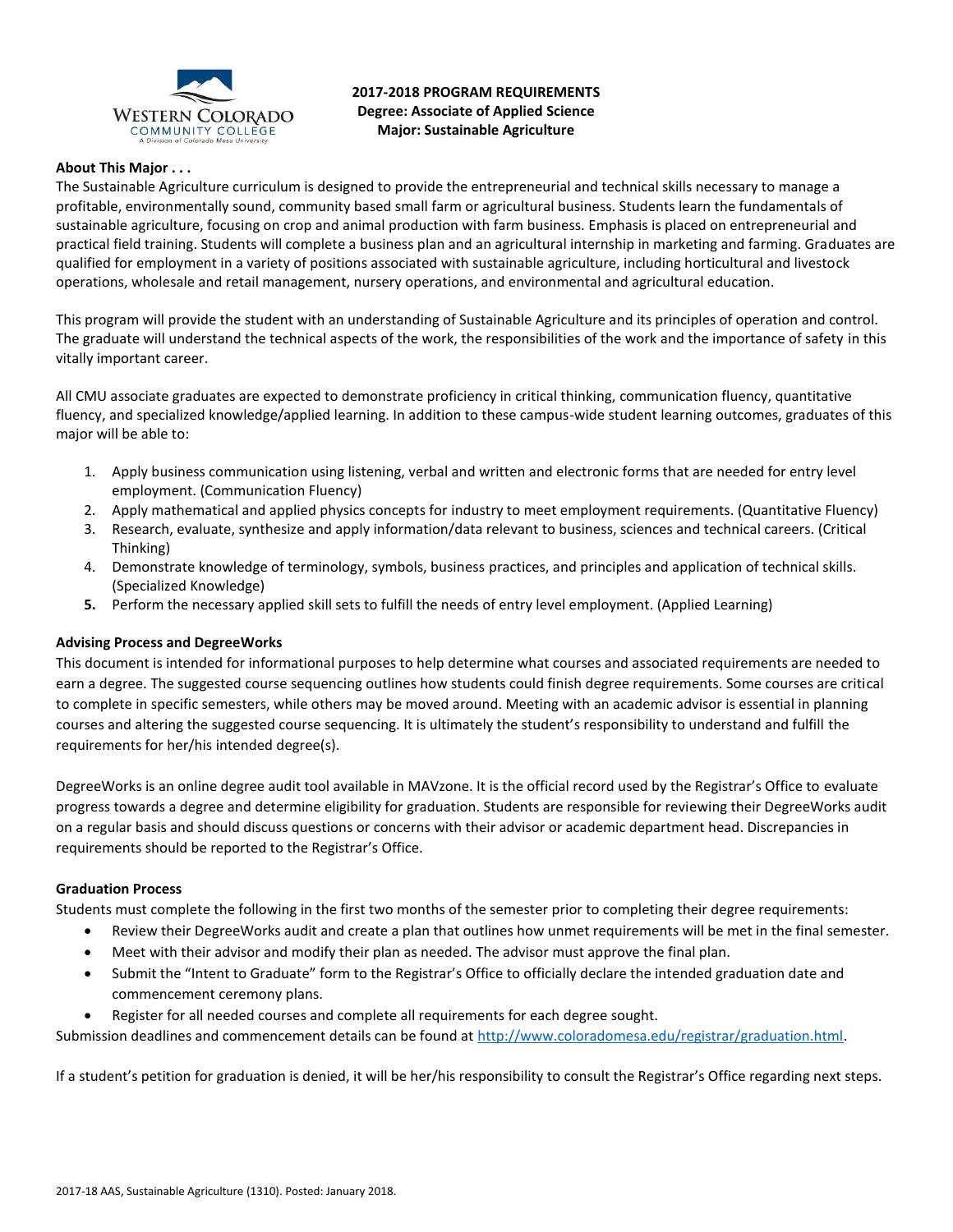# **INSTITUTIONAL DEGREE REQUIREMENTS**

The following institutional degree requirements apply to all CMU/WCCC AAS degrees. Specific programs may have different requirements that must be met in addition to institutional requirements.

- 60 semester hours minimum.
- Students must complete a minimum of 15 of the final 30 semester hours of credit at CMU/WCCC.
- 2.00 cumulative GPA or higher in all CMU/WCCC coursework.
- A course may only be used to fulfill one requirement for each degree/certificate.
- No more than six semester hours of independent study courses can be used toward the degree.
- Non-traditional credit, such as advanced placement, credit by examination, credit for prior learning, cooperative education and internships, cannot exceed 20 semester credit hours for an AAS degree.
- Pre-collegiate courses (usually numbered below 100) cannot be used for graduation.
- Capstone exit assessment/projects (e.g., Major Field Achievement Test) requirements are identified under Program-Specific Degree Requirements.
- The Catalog Year determines which program sheet and degree requirements a student must fulfill in order to graduate. Visit with your advisor or academic department to determine which catalog year and program requirements you should follow.
- See "Requirements for Undergraduate Degrees and Certificates" in the catalog for a complete list of graduation requirements.

# **PROGRAM-SPECIFIC DEGREE REQUIREMENTS**

- 60 semester hours total for the AAS, Sustainable Agriculture.
- A grade of "C" or higher must be achieved in coursework toward major content area.

## **ESSENTIAL LEARNING REQUIREMENTS** (15 semester hours)

See the current catalog for a list of courses that fulfill the requirements below. If a course is an Essential Learning option and a requirement for your major, you must use it to fulfill the major requirement and make a different selection for the Essential Learning requirement.

# **Communication** (6 semester hours)

- $\Box$  ENGL 111 English Composition (3)
- $\Box$  ENGL 112 English Composition (3)

# **Mathematics** (3 semester hours)

- $\Box$  MATH 108 Technical Mathematics (4)\* or higher
	- \*3 credits apply to Essential Learning requirements and 1 credit applies to General Electives.

### **Other Essential Learning Core Courses** (6 semester hours)

- $\Box$  Select one Social and Behavioral Sciences, History, Natural Sciences, Fine Arts or Humanities course (3)
- $\square$  Select one Social and Behavioral Sciences, History, Natural Sciences, Fine Arts or Humanities course (3)

### **OTHER LOWER-DIVISION REQUIREMENTS**

# **Wellness Requirement** (2 semester hours)

- $\Box$  KINE 100 Health and Wellness (1)
- $\Box$  Select one Activity course (1)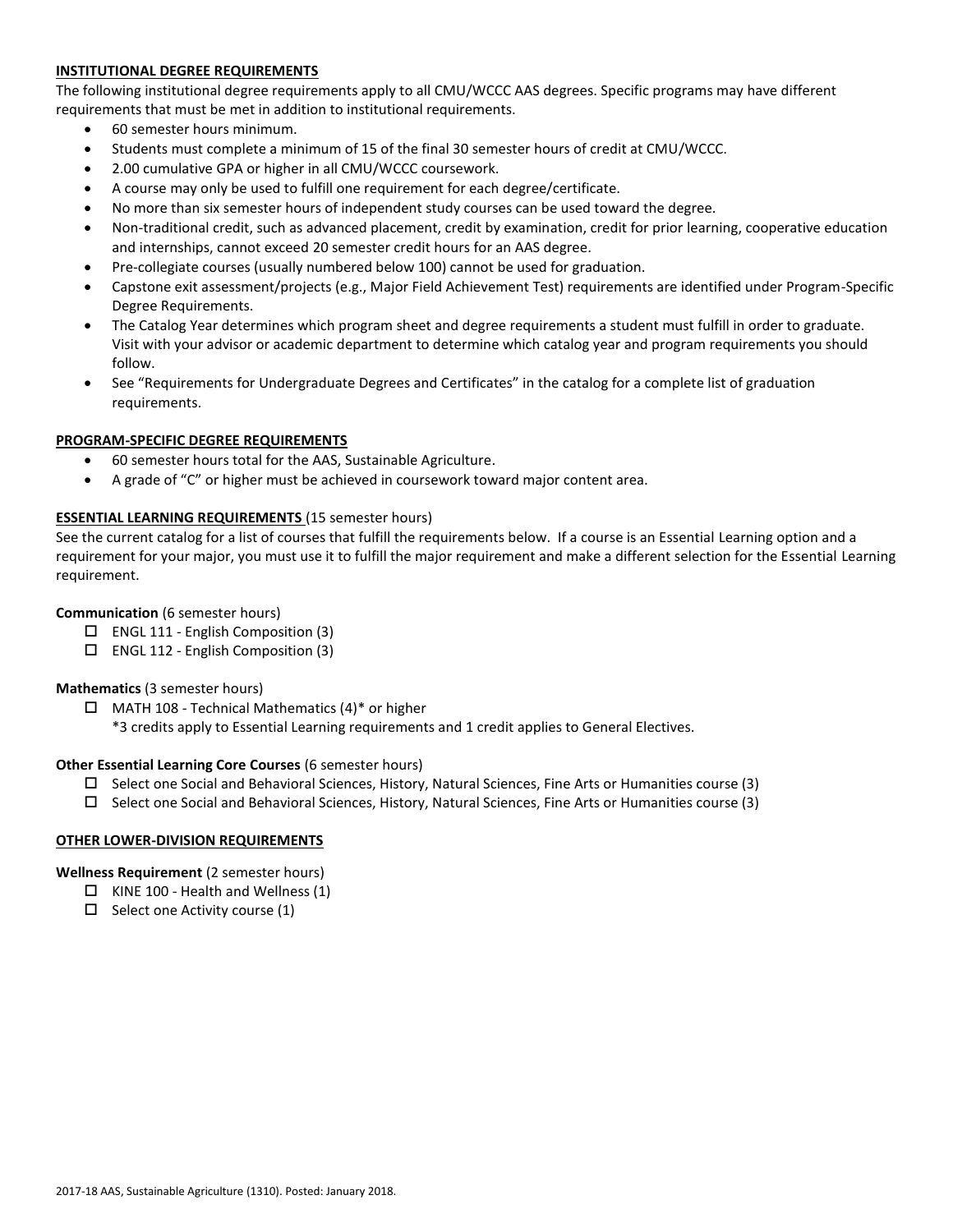### **AAS: SUSTAINABLE AGRICULTURE REQUIREMENTS** (37 semester hours, must earn a grade of "C" or better in each course)

#### **Agriculture Courses** (28 semester hours)

- AGRS 100 Practical Crop Production (3)
- $\Box$  AGRS 100L Practical Crop Production Laboratory (1)
- AGRS 102 Agriculture Economics (3)
- $\Box$  AGRS 105 Animal Science (3)
- AGRS 125 Agricultural Machinery (3)
- AGRS 205 Farm/Ranch Management (3)
- AGRS 210 Agricultural Marketing (3)
- AGRS 240 Introduction to Soil Science (3)
- AGRS 240L Introduction to Soil Science Laboratory (1)
- AGRS 293 Cooperative Experience (5)

### **Restricted Electives** (9 semester hours)

Select 9 semester hours from the list below. See recommended advising tracks.

ACCT 201 - Principles of Financial Accounting (3)

- AGRS 103 Introduction to Entomology (2)
- AGRS 103L Introduction to Entomology Laboratory (1)
- AGRS 110 Integrated Pest Management (3)
- AGRS 118 Farm Structures/Green Houses (3)
- AGRS 208 Agricultural Finance (3)
- AGRS 224 Integrated Ranch Management (3)
- AGRS 225 Feeds and Feeding (4)
- AGRS 230 Farm Animal Anatomy and Physiology
- AGRS 250 Live Animal & Carcass Evaluation (1)
- AGRS 250L Live Animal & Carcass Evaluation Laboratory (2)
- AGRS 260 Plant Propagation (3)
- AGRS 288 Livestock Practicum (1)
- AGRS 288L Livestock Practicum Laboratory (1)
- AGRS 296 Topics: Sustainable Agriculture Practices (1-3)
- CISB 101 Business Information Technology (3)

| ________________ |
|------------------|
|                  |
|                  |
|                  |

### **GENERAL ELECTIVES** (5 semester hours)

| $\Box$ MATH 1XX |  |
|-----------------|--|
|                 |  |
|                 |  |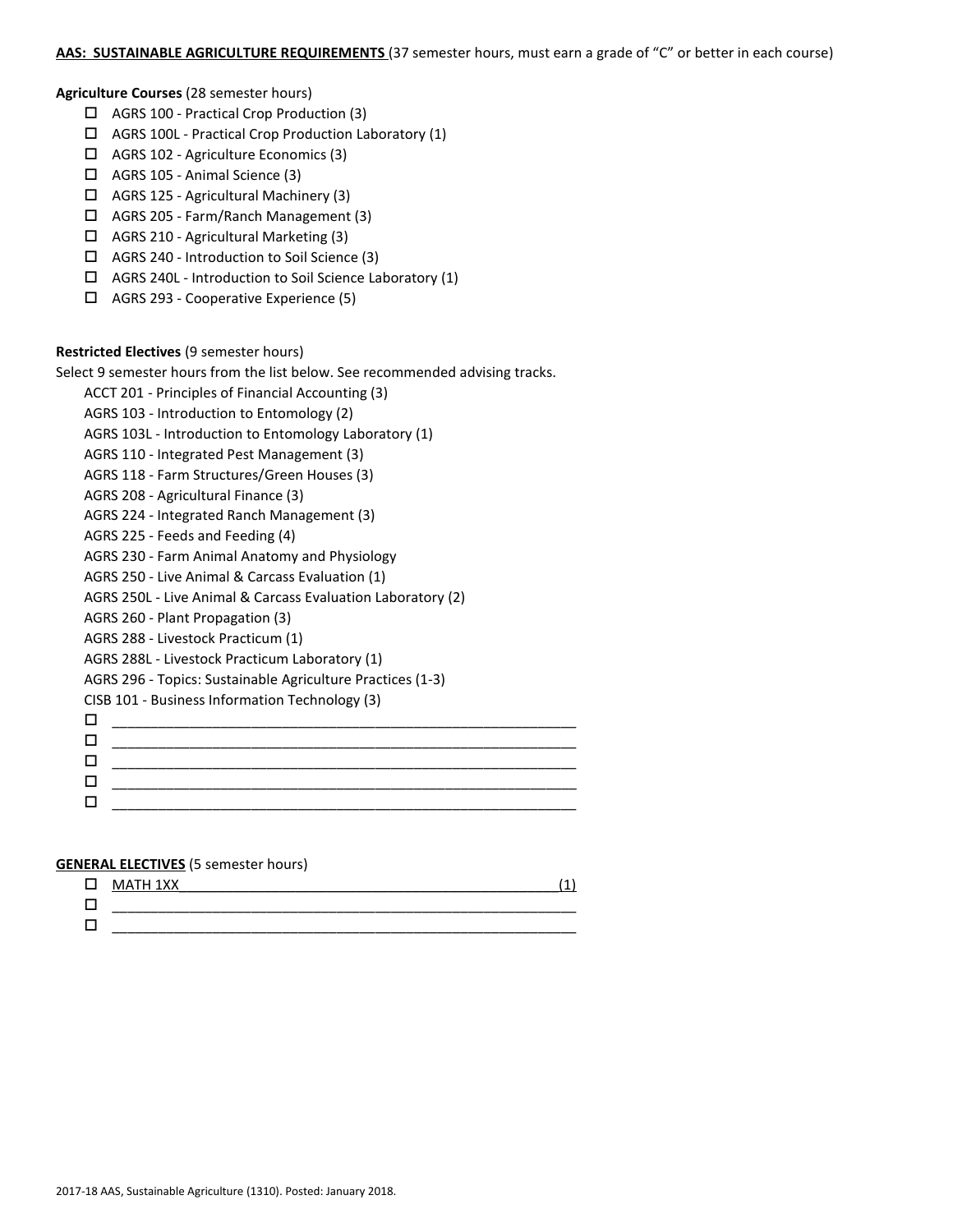- **MATH 108 Technical Mathematics (4)**
- AGRS 100 Practical Crop Production (3)
- AGRS 100L Practical Crop Production Laboratory (1)
- AGRS 125 Agricultural Machinery (3)
- AGRS 105 Animal Science (3)

### **Freshman Year, Spring Semester: 15 credits**

- **ENGL 111 English Composition (3)**
- AGRS 230 Farm Animal Anatomy & Physiology (3)
- AGRS 102 Agriculture Economics (3)
- AGRS 205 Farm/Ranch Management (3)
- Essential Learning Social Science, Natural Science, Fine Arts, or Humanities (3)

### **Summer: 5 credits**

AGRS 293 - Co-op Work Experience (5)

### **Sophomore Year, Fall Semester: 12 credits**

- ENGL 112 English Composition (3)
- AGRS 240 Introduction to Soil Science (3)
- AGRS 240L Introduction to Soil Science Laboratory (1)
- AGRS 250 Live Animal & Carcass Evaluation (1)
- AGRS 250L Live Animal & Carcass Evaluation Laboratory (2)
- General Elective (2)

### **Sophomore Year, Spring Semester: 14 credits**

- KINA 1XX Activity (1)
- KINE 100 Health and Wellness (1)
- Essential Learning Social Science, Natural Science, Fine Arts, or Humanities (3)
- AGRS 210 Agricultural Marketing (3)
- AGRS 288 Livestock Practicum (1)
- AGRS 288L Livestock Practicum Laboratory (1)
- AGRS 255 Feed & Feeding (4)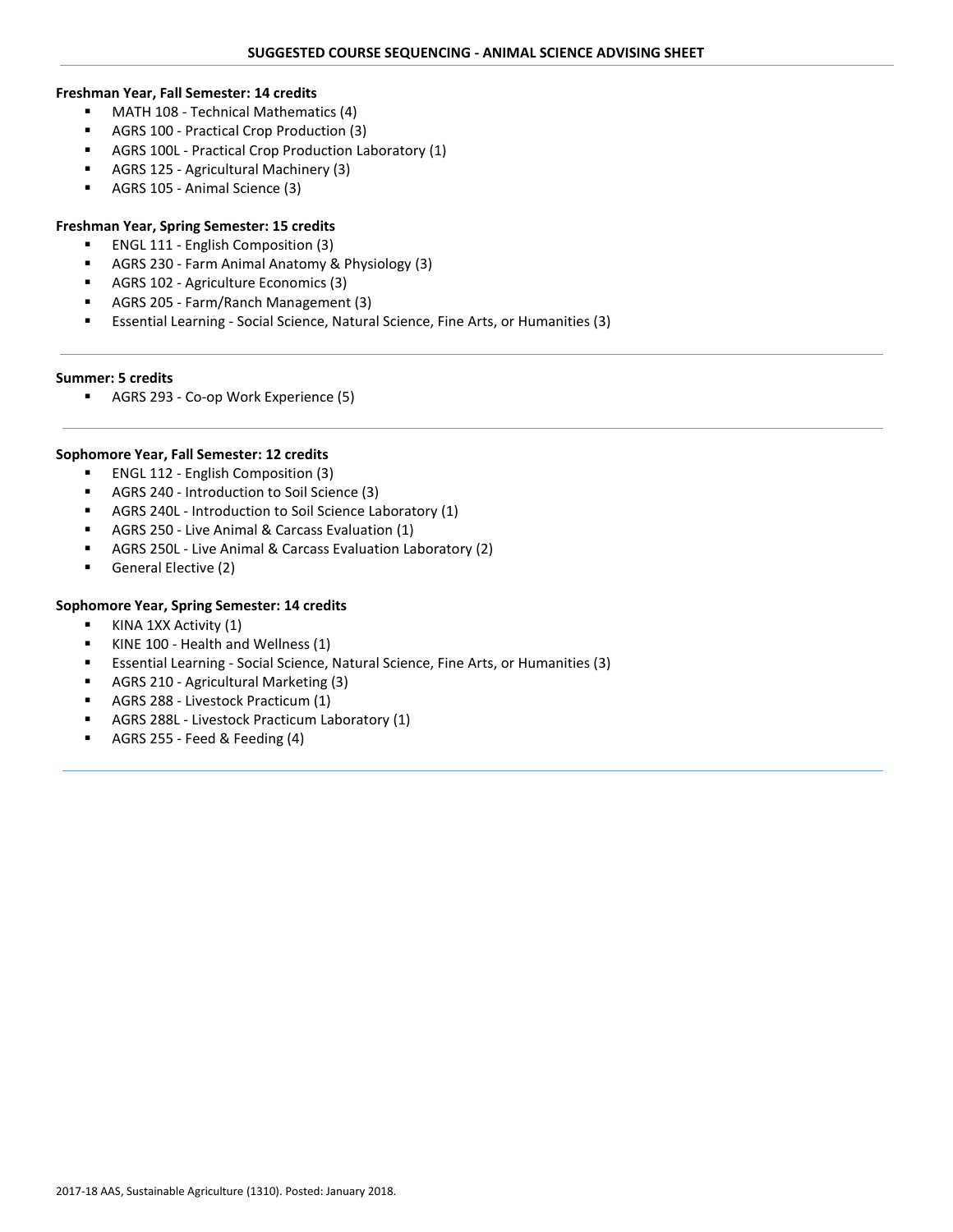- **MATH 108 Technical Mathematics (4)**
- AGRS 100 Practical Crop Production (3)
- AGRS 100L Practical Crop Production Laboratory (1)
- AGRS 125 Agricultural Machinery (3)
- AGRS 105 Animal Science (3)

# **Freshman Year, Spring Semester: 15 credits**

- **ENGL 111 English Composition (3)**
- AGRS 102 Agriculture Economics (3)
- **AGRS 103 Introduction to Entomology (2)**
- AGRS 103L Introduction to Entomology Laboratory (1)
- AGRS 205 Farm/Ranch Management (3)
- Essential Learning Social Science, Natural Science, Fine Arts, or Humanities (3)

### **Summer: 5 credits**

AGRS 293 - Co-op Work Experience (5)

### **Sophomore Year, Fall Semester: 13 credits**

- ENGL 112 English Composition (3)
- AGRS 240 Introduction to Soil Science (3)
- AGRS 240L Introduction to Soil Science Laboratory (1)
- AGRS 260 Plant Propagation (3)
- General Elective (3)

### **Sophomore Year, Spring Semester: 13 credits**

- KINA 1XX Activity (1)
- KINE 100 Health and Wellness (1)
- Essential Learning Social Science, Natural Science, Fine Arts, or Humanities (3)
- AGRS 210 Agricultural Marketing (3)
- AGRS 110 Integrated Pest Management (3)
- **General Elective (2)**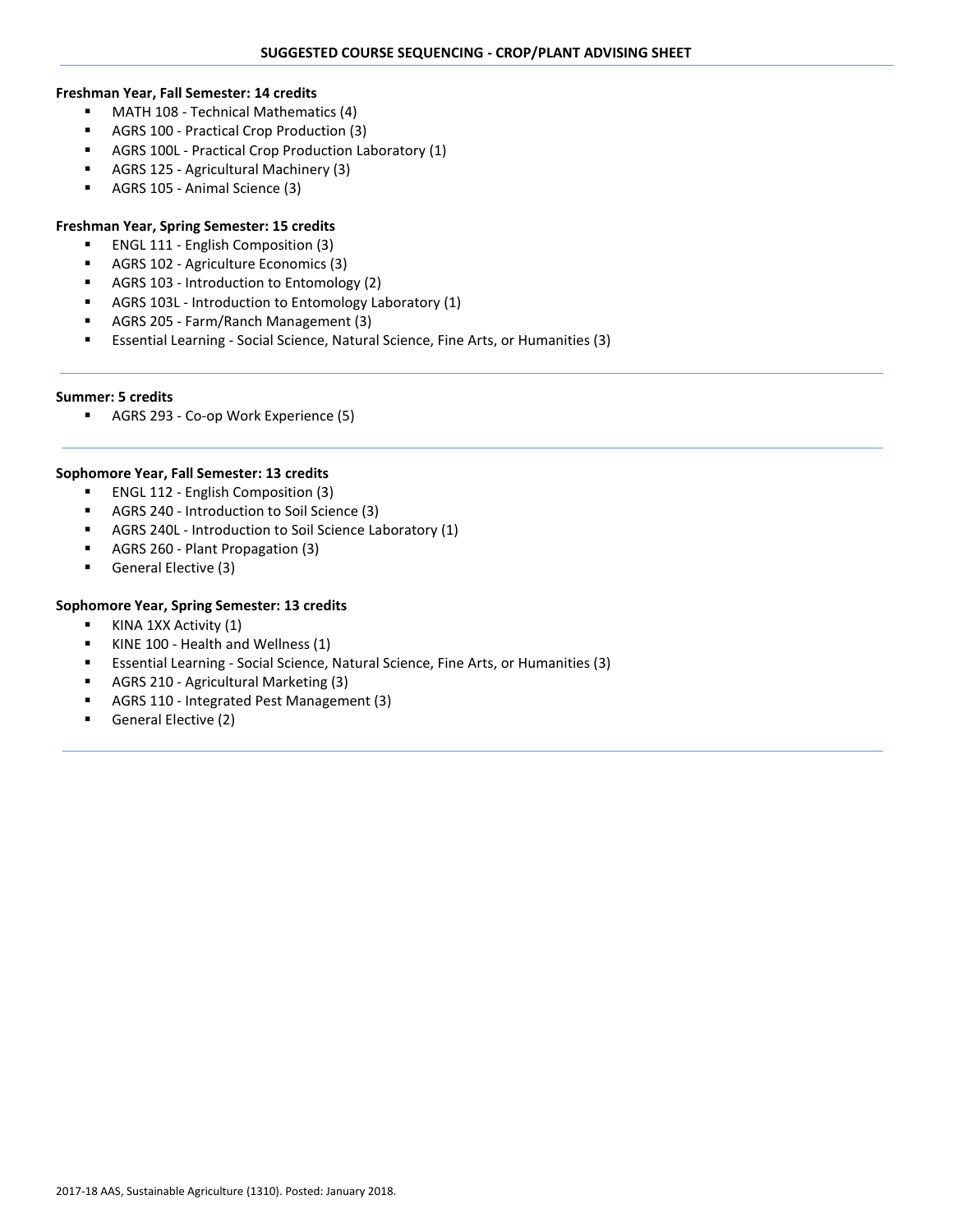- **MATH 108 Technical Mathematics (4)**
- AGRS 100 Practical Crop Production (3)
- AGRS 100L Practical Crop Production Laboratory (1)
- AGRS 125 Agricultural Machinery (3)
- AGRS 105 Animal Science (3)

# **Freshman Year, Spring Semester: 15 credits**

- **ENGL 111 English Composition (3)**
- AGRS 102 Agriculture Economics (3)
- AGRS 103 Introduction to Entomology (2)
- AGRS 103L Introduction to Entomology Laboratory (1)
- AGRS 205 Farm/Ranch Management (3)
- Essential Learning Social Science, Natural Science, Fine Arts, or Humanities (3)

### **Summer: 5 credits**

AGRS 293 - Co-op Work Experience (5)

### **Sophomore Year, Fall Semester: 13 credits**

- ENGL 112 English Composition (3)
- AGRS 240 Introduction to Soil Science (3)
- AGRS 240L Introduction to Soil Science Laboratory (1)
- AGRS 260 Plant Propagation (3)
- AGRS 296 Sustainable Agriculture Practices (3)

### **Sophomore Year, Spring Semester: 13 credits**

- KINA 1XX Activity (1)
- KINE 100 Health and Wellness (1)
- Essential Learning Social Science, Natural Science, Fine Arts, or Humanities (3)
- AGRS 210 Agricultural Marketing (3)
- AGRS 110 Integrated Pest Management (3)
- **General Elective (2)**